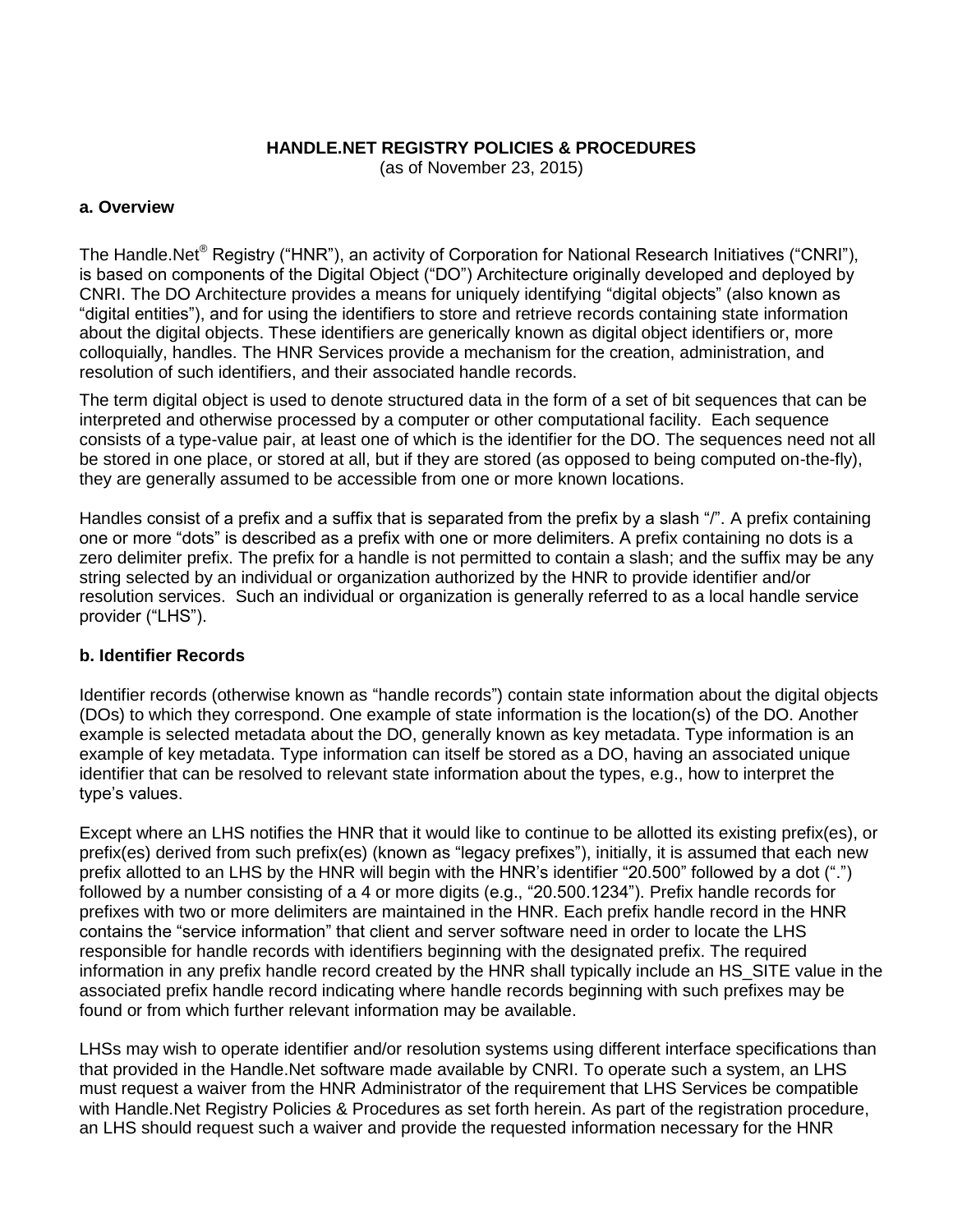Services to have an effective means of responding to resolution requests relating to the LHS's alternative identifier and/or resolution services. There may be additional fees associated with the registration process in this case.

# **c. General Service Considerations**

Each LHS shall maintain a reasonable quality of service, including, but not limited to, the following considerations:

- Compatibility and smooth interaction among LHS system components, and the interaction of those components with the HNR and with the Global Handle Registry (GHR) as well as with users of LHS's identifier and/or resolution services;
- Consistency and reliability in service performance;
- Proper system management and performance tracking;
- Non-interrupted access to/from the HNR Services and GHR Services; and
- Overall system security.

In the event LHS enters into an agreement with a third party to provide its identifier and/or resolution services using a prefix allotted to LHS, or derived from such prefix for which the LHS has paid the requisite fee, the third party is not required to enter into a separate Handle.Net Registry Service Agreement ("Service Agreement") with CNRI for this purpose, but must register with the HNR and agree to be bound by the Handle.Net Public License Agreement. In addition, LHS shall flow down in its agreement with the third party the applicable terms and conditions of its Service Agreement with CNRI, it being understood that responsibility for fulfilling the obligations of the Service Agreement remain with LHS.

## **d. Specific Operational Considerations for an LHS**

Client software is used to resolve identifiers with a given prefix; the resolution process produces an identifier record for a DO containing state information, such as location information for LHS Services, public keys, and authentication information. The prefix handle record is used by client software to determine the identifying address where the corresponding identifier record may be found.

Accordingly, the LHS shall:

- Maintain all such identifier records at identifying address(es) (e.g., IP addresses, service identifiers or other system coordinates), which shall be provided by the LHS Administrator to the HNR Administrator, as directed, and which is sufficient to permit the HNR Services to redirect a client application to the LHS Services where the designated identifier records are stored. The LHS shall be responsible for ensuring that authoritative resolution responses are generated from these identifying address(es);
- Provide identifier and/or resolution LHS Services at the identifying address(es) for LHS's identifier records; such LHS Services shall be limited to those that are under the common ownership and/or control of the LHS;
- Provide secure maintenance of related private keys;
- Use the secure channel set up by the HNR Administrator to send to the HNR information about its LHS Services configuration and other relevant issues;
- Provide timely reports to the HNR Administrator of service configuration changes, such as LHS moving its current identifier and/or resolution services locations.